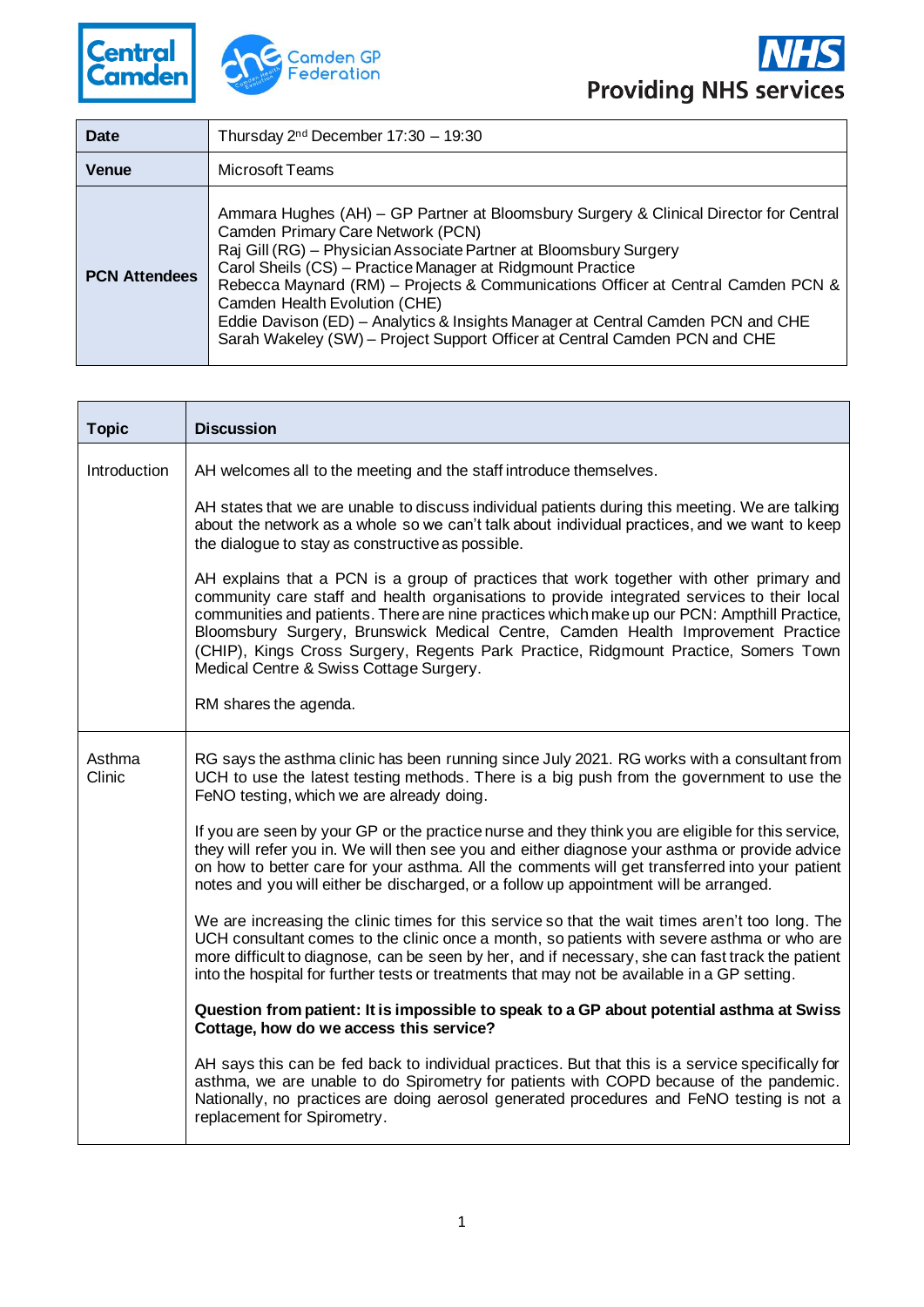





 $\overline{\phantom{a}}$ 

| Community<br>Pharmacy<br>Consultation<br>Service<br>(CPCS) | RM explains that the Community Pharmacy Consultation Service started during the pandemic,<br>and we have been using this service for patients who are suffering with a minor ailment. Patients<br>can be referred into the service by their GP and a pharmacist will contact them to arrange a<br>phone appointment or a face-to-face appointment at a local pharmacy.<br>RM shows slide with examples of minor ailments to show how varied they can be. If you send<br>an online consultation through to your practice, the GP will review it before referring it to a<br>pharmacist.                    |
|------------------------------------------------------------|-----------------------------------------------------------------------------------------------------------------------------------------------------------------------------------------------------------------------------------------------------------------------------------------------------------------------------------------------------------------------------------------------------------------------------------------------------------------------------------------------------------------------------------------------------------------------------------------------------------|
| Covid-19<br>Vaccination<br>Programme                       | RG says we were one of the first to offer Covid-19 Vaccines. We have mainly been offering<br>vaccines to our patients out of Bloomsbury Surgery and have now administered over 40,000<br>vaccines, including booster jabs.                                                                                                                                                                                                                                                                                                                                                                                |
|                                                            | Because of the new variant the advice has changed to having your booster jab three months<br>after you had your second dose. They are hoping that all eligible adults will have been offered<br>their booster jab by the end of January.                                                                                                                                                                                                                                                                                                                                                                  |
|                                                            | It's useful for patients to know that we are still operating as normal, we are here during the<br>evenings and at the weekend vaccinating. It may be taking a lot of our time away from routine<br>appointments, but the government has decided this is the main priority. There is a big push<br>because of the new variant and if there continues to be more unvaccinated people, then more<br>variants can develop.                                                                                                                                                                                    |
|                                                            | Question from patient: I want to say a big thanks to staff at Swiss Cottage Surgery and<br>to ask if there are any plans for children aged 12-15 to get travel passports now that they<br>are being advised to have two vaccines?                                                                                                                                                                                                                                                                                                                                                                         |
|                                                            | AH was on the North Central London (NCL) vaccine call today with RG and there's not a national<br>system enabled to do this yet, but they are working hard on it, and they are expected to get it<br>up and running in January.                                                                                                                                                                                                                                                                                                                                                                           |
|                                                            | ED raised this with the National Vaccination Operations Centre, and they didn't give a specific<br>date but confirmed they are working on it. We have noticed that Scotland has enabled it, so<br>hopefully we aren't too far behind.                                                                                                                                                                                                                                                                                                                                                                     |
|                                                            | Question from patient: How will this information be communicated to patients?                                                                                                                                                                                                                                                                                                                                                                                                                                                                                                                             |
|                                                            | AH says that all our practice websites are amalgamated and RM updates them regularly and<br>manages the content of the websites, as soon as we have an update, we will update the<br>websites.                                                                                                                                                                                                                                                                                                                                                                                                            |
| Family<br>Planning<br>Clinic                               | SW explains that this is a new project in the PCN. We are offering this so that all women have<br>access to insertion or removal of the two types of coils and the contraceptive implant. We<br>noticed that waiting lists for these procedures were getting long elsewhere, so we decided to<br>offer them ourselves. We have appointments on a Thursday afternoon at Regents Park Practice<br>and there is no waiting list, patients are getting an appointment the same week they are referred.<br>The referral process is simple, patients will need to send an online consultation to their practice |
|                                                            | explaining what procedure they would like, and they will then be referred into the service once<br>the consultation has been reviewed by their GP.                                                                                                                                                                                                                                                                                                                                                                                                                                                        |
| <b>NHS Digital</b><br>Weight<br>Management<br>Programme    | SW says this is a 12-week programme which helps to support patients having a healthier<br>lifestyle. It needs to be accessed via phone, tablet, or computer, and there are three types of<br>programmes: digital content only, digital content with human coaching or digital content with<br>tailored personal coaching.                                                                                                                                                                                                                                                                                 |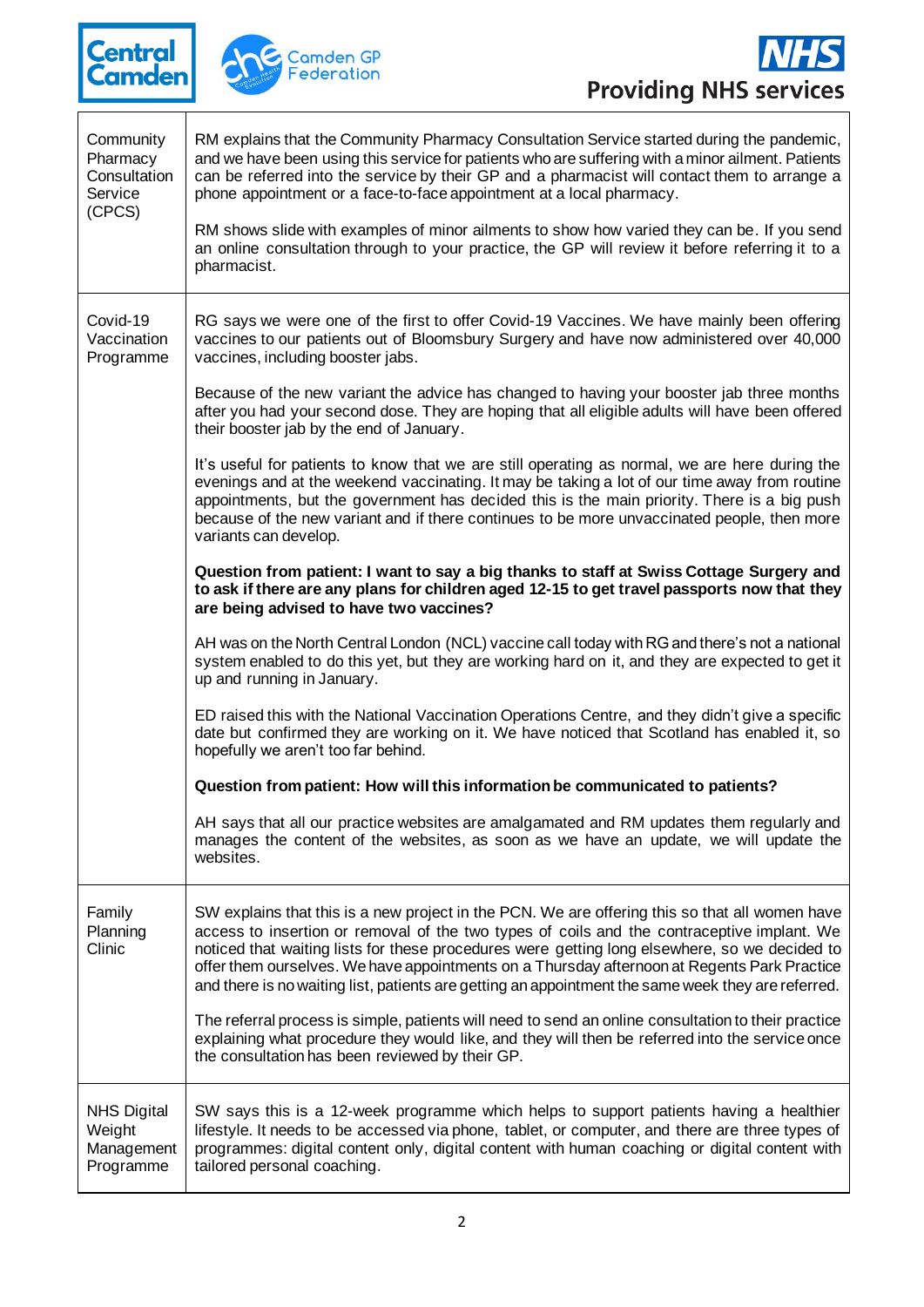





|                                     | Referral for this programme is via your GP only, so patients will need to speak to them directly<br>or submit an online consultation expressing their interest in this programme.                                                                                                                                                                                                                                                                            |
|-------------------------------------|--------------------------------------------------------------------------------------------------------------------------------------------------------------------------------------------------------------------------------------------------------------------------------------------------------------------------------------------------------------------------------------------------------------------------------------------------------------|
|                                     | To be eligible for this programme, you need to be diabetic or have hypertension (or both), as<br>well as a BMI of over 30, if you are BAME then your BMI needs to be over 27.5.                                                                                                                                                                                                                                                                              |
|                                     | This programme started during the summer, and although we have other programmes<br>available, this is the most reliable with Covid-19.                                                                                                                                                                                                                                                                                                                       |
| Nutritional<br>Therapy<br>Programme | RM explains that the PCN has its own Nutritional Therapist, Kaz. He has been working with us<br>since 2019 and began running the programme with face-to-face appointments prior to the<br>pandemic, he runs most of his sessions remotely now but has started seeing some patients<br>face-to-face if they are happy to.                                                                                                                                     |
|                                     | The aim of Kaz's sessions is to make patients feel more confident in knowing which foods are<br>good for them and helps them to see the benefits of a healthy and balanced diet. These benefits<br>include; preventing type 2 diabetes, preventing heart problems, improving mental health and<br>increasing energy cycles.                                                                                                                                  |
|                                     | The sessions with Kaz consist of an initial 1-2-1 consultation where he will help you to map out<br>your plan and the goals you would like to achieve, you will have two follow up phone calls over<br>the course of a couple of months so he can check in on your progress, and you will then have<br>a final 1-2-1 consultation where you will discuss whether you have reached your goals and how<br>you plan to take the advice and information forward. |
|                                     | The eligibility criteria includes; patients who want to lose or gain weight, patients who have high<br>cholesterol, patients who suffer from IBS or IBD, patients who have high blood pressure and<br>patients who are pre-diabetic.                                                                                                                                                                                                                         |
|                                     | This service is available through GP referral only, but if you think you are eligible, please make<br>an appointment to discuss this.                                                                                                                                                                                                                                                                                                                        |
| <b>Wound Care</b>                   | RM says we have been working with our local district nurses since July to provide a service for<br>patients who have leg ulcers that need regular dressing. These appointments take place on a<br>Thursday afternoon at Ampthill Practice and on a Monday afternoon at Regents Park Practice.                                                                                                                                                                |
|                                     | If you are eligible, your GP will refer you into this service.                                                                                                                                                                                                                                                                                                                                                                                               |
|                                     | AH adds that we have now also gone live with this service at Swiss Cottage in recognition that<br>some of the patients who may need this service are frailer and unable to travel far.                                                                                                                                                                                                                                                                       |
| Questions                           | We hope you have found it useful finding out more information about what we do as a PCN and<br>that some of you will benefit from these programmes.                                                                                                                                                                                                                                                                                                          |
|                                     | The questions that were submitted prior to the meeting are going to be ones asked to the panel.                                                                                                                                                                                                                                                                                                                                                              |
|                                     | Q1: Can you confirm that the confidentiality requirement in terms of reference rules out<br>discussion of individuals but does not restrict transparency of proceedings?                                                                                                                                                                                                                                                                                     |
|                                     | RM says, yes, we aren't going to be discussing any sensitive information during these questions<br>and all the programmes we have discussed are available to read about on our practice<br>websites.                                                                                                                                                                                                                                                         |
|                                     | Q2: What is the difference between PCNs and CCGs? What do PCNs actually do? If PCNs<br>mean pro-active care, how can I get that pro-active care around me?                                                                                                                                                                                                                                                                                                   |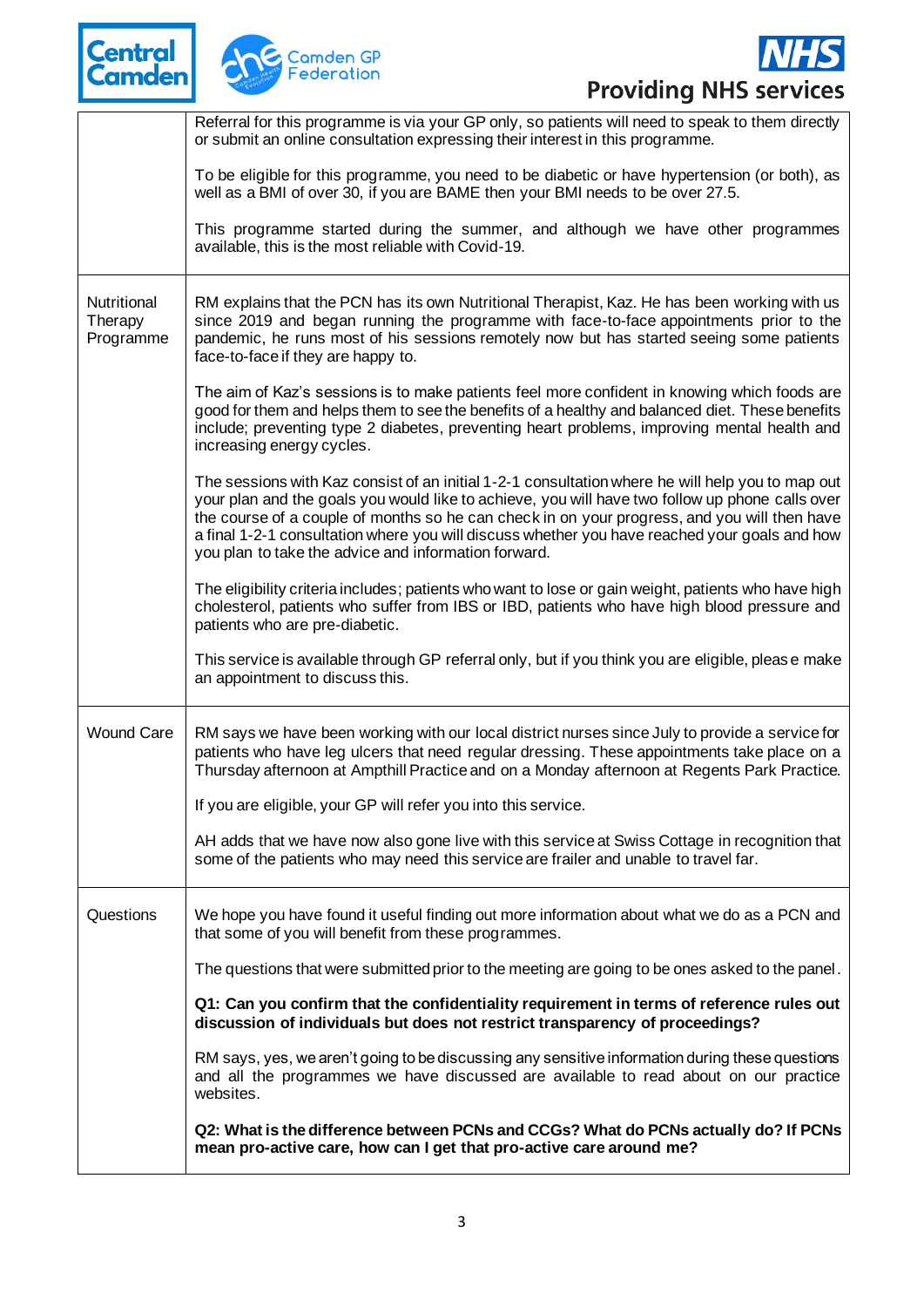





AH explains the acronyms used, Primary Care Networks (PCNs) are your practices working with others in the area, and Clinical Commissioning Groups (CCGs) are the ones who are directly employed by NHSE to essentially tell us what we are meant to be doing and they hold the purse strings. They have nothing to do with us, but they are the ones who set our contracts.

Hopefully the programmes we have discussed today have explained how to access our services in a bit more detail.

## **Q3: Are our surgeries safe from takeover by private interests?**

AH says this is a very topical point as people are reading a lot about this in the press.

PCNs are also private companies, so Central Camden PCN is also a federation called Camden Health Evolution (CHE). CHE is a limited company; however, the sole purpose of this company is to provide NHS services.

Practices are safe from private interests. The fact that your practice by default is part of a limited company does not mean it's about to be sold to a private company. The GP practice and the limited company are the same.

The reason we have a limited company is because we need staff to be able to deliver some of these services. People like RM, ED & SW on this call, we could not run a network without them, and the limited company allows us to employ them.

#### **Q4: What advantages have you seen from setting up CHE so far, and what opportunities do you see from the proposed NCL ICS, if the legislation currently in parliament goes through as planned?**

AH explains that NCL is North Central London and is the five boroughs: Camden, Islington, Barnet, Enfield, and Haringey. An ICS is an Integrated Care System. These acronyms come from the government and the idea is that it doesn't matter where you live or where you are registered, you should be able to get the same standard of care in primary care, hospital care and community care.

Each ICS has its own budget, which is set by NHSE, and that budget is designed to reflect the population within that ICS. So, for us it is NCL and those five boroughs within it, you then have your community teams and you've got all your GP practices that you are registered in.

#### **Patient question in the chat: What is being done to ensure that the board of trustees or other governing body is led at least in party by an NHS representative?**

AH answers that the board is comprised of the practices in it, AH is on the board, a GP from Ridgmount Practice is, as well as one from Swiss Cottage and Somers Town, there is no one external on the board.

AH addresses the comment in the chat about American companies buying out surgeries in Camden: We don't have the details for this, and I don't know what it means for the patients. But our practice isn't being sold anywhere and our patients aren't being sold out to a private company.

**Q5: My medical records are incorrect and incomplete. How do I get this information updated?**

ED starts by explaining how you can view your medical records. You can request online access through reception at your practice, it is not granted by default, it's something each patient has to ask for.

We have to ask for a proof of identity, and there are some cases where we may decide it's not appropriate for access to be given. For example, if there was someone who was at risk of domestic abuse and there's a risk of coercion, or if there is a risk that there are upsetting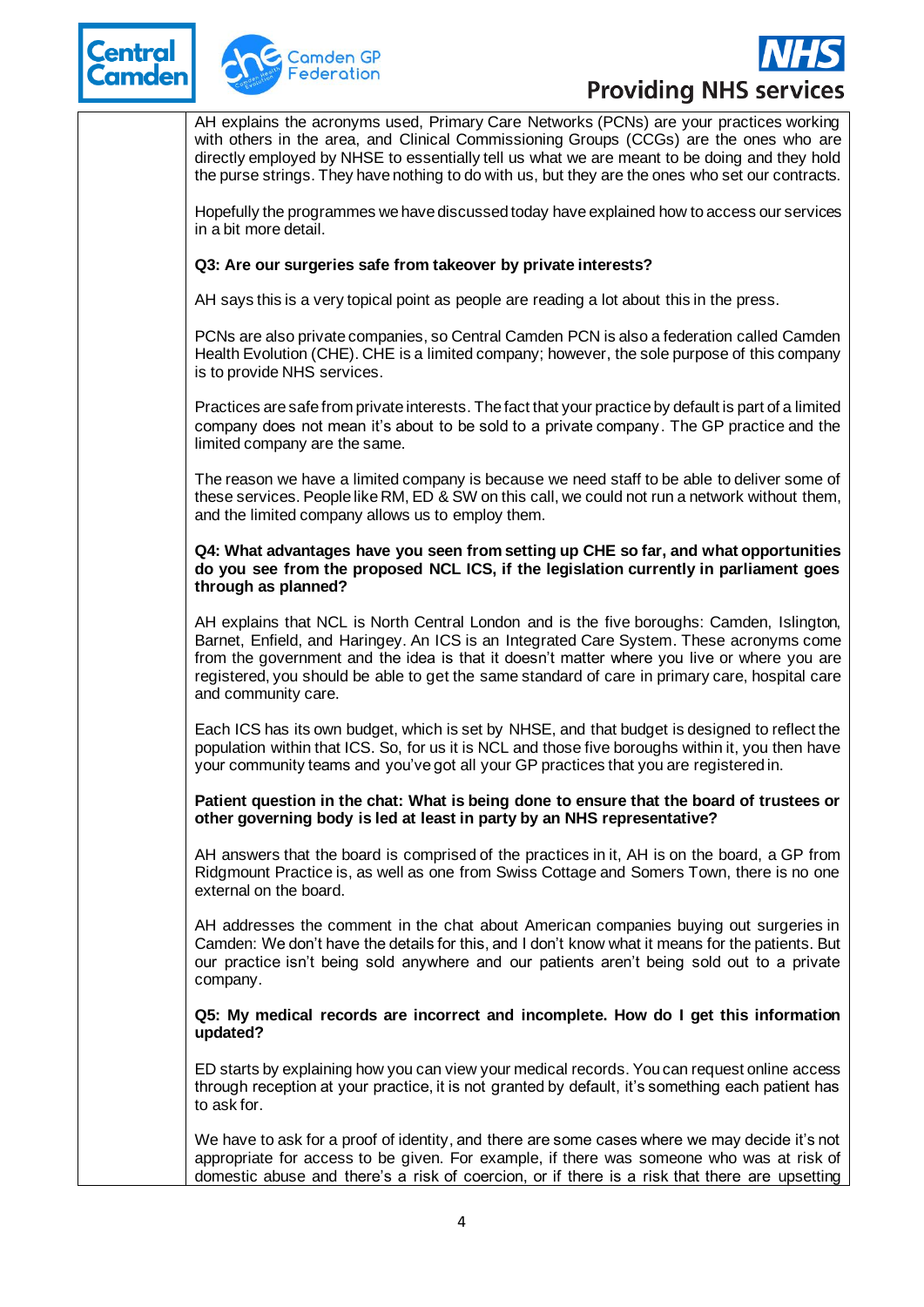





memories in there for the patient, it would mean a discussion with them was needed beforehand. The majority of the time, getting access to these records is helpful and interesting and can be used to help monitor long-term conditions.

You can also request access to your child's record, or if you care for someone you can ask for proxy access. We would only grant this if there was good use cause and if the consent and relevant ID had gone through.

To view your patient record, you can use the Patient Access app or the NHS app, this can be accessed on a phone or web browser.

# **Q6: How do clinicians in different units share the patient information?**

ED says that predominantly, hospitals and community providers will normally send letters to the GP electronically, and normally, any letter that gets sent to the patient, will also be sent to the practice, and will be added to your record.

Across NCL there is a system called Health Information Exchange, which amalgamates almost everything from hospital records, GP records and community records.

There is also a national system called Summary Care Record, which is a nationwide system for medication and allergies.

AH adds that the Health Information Exchange is something that was commissioned by NCL and when it went live patients were notified via text message.

## **Q7: What steps can we take to ensure digital inclusion and equality of access to healthcare in the digital age?**

RM says that we are using an online patient triage form at our practices, and this is the best way to go about booking an appointment. But if there are patients who struggle to fill this out, it is possible to call your practice and ask the receptionist to fill it out for you over the phone.

RM responds to a question in the chat about whether there will be a way to contact us as a PCN or provide feedback saying yes, there will be a feedback form sent out after this meeting.

## **Q8: What are the statistics of people receiving care through phone calls/consultations as opposed to physical attendance at the hospital and how successful has it been?**

RG says it's difficult to say what's been happening in each practice and different practices have adopted different systems due to the pandemic, but we are seeing more patients face-to-face than we were before, as all of our Covid-19 vaccine clinics and asthma clinics are face-to-face.

The difficulty is, is that guidance and cases are changing on a day-to-day basis during the pandemic. For us it's much easier having face-to-face consultations with patients but we must follow the latest guidance.

CS says that their practice is predominantly a student practice and today they saw 35 patients face-to-face, and yesterday they saw about 40. Their door has been open, like most practices, for many months now and they have people coming in with various questions. They make sure to stagger the times that appointments are booked for so that there's not too many people in the waiting room at any one time.

# **Q9: Do you have a clinic for long covid?**

RG says we don't have a specific long Covid clinic for the PCN because we have got a specialist long Covid clinic at UCH, it was one of the first to be set up in the UK. It has the respiratory specialists who specialise in long Covid, they have specialist services such as physiotherapists, occupational therapists, and specialist nurses. If you have had Covid-19 and your symptoms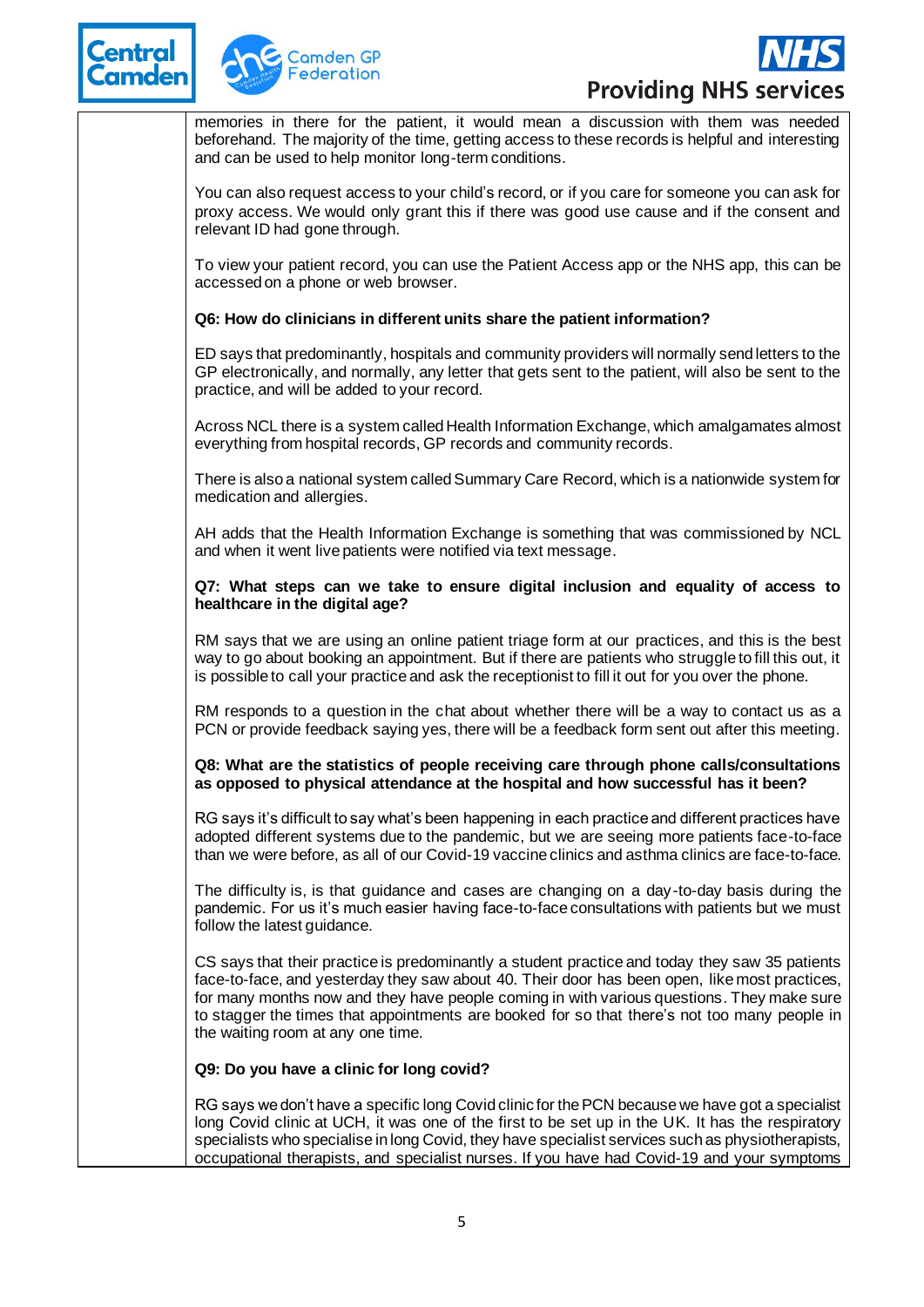





have been going on for longer than three months, then you are considered to be in the long Covid category.

There isn't a solution for long Covid, they are learning as they go along. A lot of the input they give you is around graded exercise and improving exercise tolerance. They often find when doing more advanced testing that they can't see anything going on, but they know that people are vey symptomatic and are affected in a significant way.

**Q10: Do patients have access to local clinics for the removal of minor cysts and small lumps?**

AH says that the one service we didn't mention is a minor surgery service that we have been running at Swiss Cottage Surgery, this is available for all of our patients in the PCN. We have also started a clinic at Bloomsbury Surgery, so we can see if you have a lump or a bump that you think needs removing.

There isn't a long waiting list, but we need to be aware of the Covid-19 Booster campaign and Omicron in case we have to pause it.

# **Q11: Is there/will there be a Social Prescribing service at any of the medical practices?**

AH says this also links to what someone put in the chat about osteoporosis. We know that coming to see your doctor for a few minutes won't make a massive difference for some people, addressing lifestyles for patients will be more beneficial.

We have now secured some funding by winning a bid, and we found out this week that this is public health funding to address health inequalities. We want to look at encouraging patients to exercise but know that this is easier said than done as not everyone can afford a gym.

We have a significantly high level of patients living with a mental illness in Camden compared to the rest of London, and we have people living in poverty, so we are working with our mental health trust and a behavioural nurse to support people with physical health problems and their mental health.

We have been working with a fitness trainer who will be working out of The Living Centre, this could help with someone who is suffering from osteoporosis as to prevent this getting worse you can do resistance exercises and body weight exercises.

The Living Centre offer other great services such as Weight Watchers, food bank services and digital literacy courses. All these things are beneficial to the community rather than patients just coming into the surgery.

**Q12: When will GP surgeries be running normally, patients getting their full health checks at 40+, verruca clinics an offer help for people under weight?**

RG says a lot of these have been continuing as they were previously, but things like the 40+ health check isn't being prioritised because we are pushing a lot of our resources towards the Covid-19 vaccine and booster campaign.

**Q13: Could you please consider a further development of the nutritional therapy programme so that it includes specific suggestions about weight control?**

RM says Kaz will give each patient a plan and advice on how to maintain a healthy and balanced diet from there. If it is exercise you would like to develop and improve, then there are free programmes such as Couch to 5k and Park Run which can be done in your local area.

AH adds that the Health Inequalities bid we discussed will hopefully help as a continuation when it is up and running. There is also an initiative called Get Active Again which involves a therapist and does motivational interviewing and behavioural change.